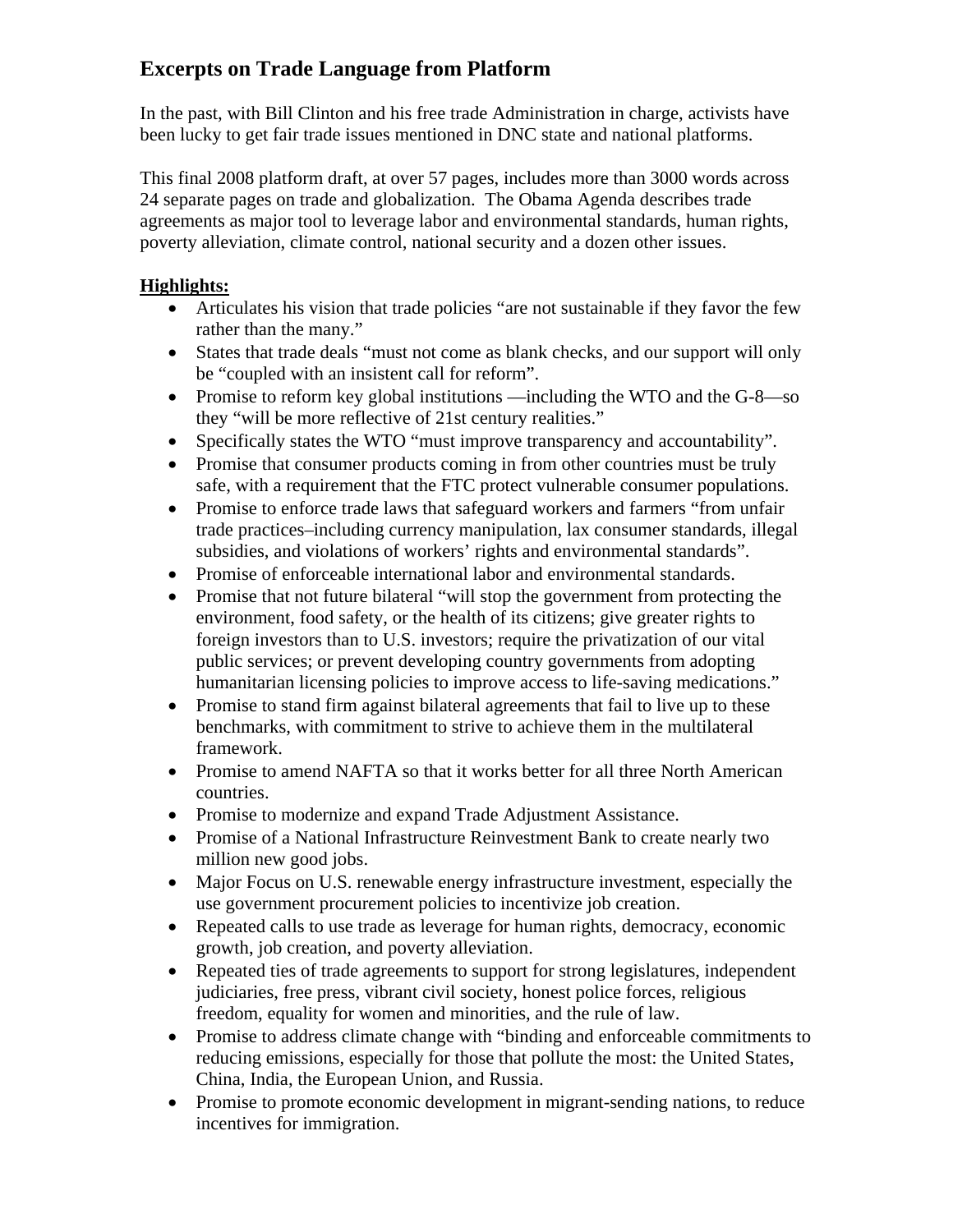## *Trade and Globalization Excerpts are listed below. (Emphasis added.)*

#### Main Trade Section - Pages 26 and 27 **"Smart, Strong, and Fair Trade Policies"**

We believe that trade should strengthen the American economy and create more American jobs, while also laying a foundation for democratic, equitable, and sustainable growth around the world. Trade has been a cornerstone of our growth and global development, but we will not be able to sustain this growth if it favors the few rather than the many. We must build on the wealth that open markets have created, and share its benefits more equitably.

Trade policy must be an integral part of an overall national economic strategy that delivers on the promise of good jobs at home and shared prosperity abroad. We will enforce trade laws and safeguard our workers, businesses, and farmers from unfair trade practices–including currency manipulation, lax consumer standards, illegal subsidies, and violations of workers' rights and environmental standards. We must also show leadership at the World Trade Organization to improve transparency and accountability, and to ensure it acts effectively to stop countries from continuing unfair government subsidies to foreign exporters and non-tariff barriers on U.S. exports.

We need tougher negotiators on our side of the table–to strike bargains that are good not just for Wall Street, but also for Main Street. We will negotiate bilateral trade agreements that open markets to U.S. exports and include enforceable international labor and environmental standards; we pledge to enforce those standards consistently and fairly.

We will not negotiate bilateral trade agreements that stop the government from protecting the environment, food safety, or the health of its citizens; give greater rights to foreign investors than to U.S. investors; require the privatization of our vital public services; or prevent developing country governments from adopting humanitarian licensing policies to improve access to life-saving medications.

We will stand firm against bilateral agreements that fail to live up to these important benchmarks, and will strive to achieve them in the multilateral framework. We will work with Canada and Mexico to amend the North American Free Trade Agreement so that it works better for all three North American countries. We will work together with other countries to achieve a successful completion of the Doha Round Agreement that would increase U.S. exports, support good jobs in America, protect worker rights and the environment, benefit our businesses and our farms, strengthen the rules-based multilateral system, and advance development of the world's poorest countries.

Just as important, we will invest in a world-class infrastructure, skilled workforce, and cutting edge technology so that we can compete successfully on high-value-added products, not sweatshop wages and conditions. We will end tax breaks for companies that ship American jobs overseas, and provide incentives for companies that keep and maintain good jobs here in the United States. We will also provide access to affordable health insurance and enhance retirement security, and we will update and expand Trade Adjustment Assistance to help workers in industries vulnerable to international competition, as well as service sector and public sector workers impacted by trade, and we will improve TAA's health care benefits. The United States should renew its own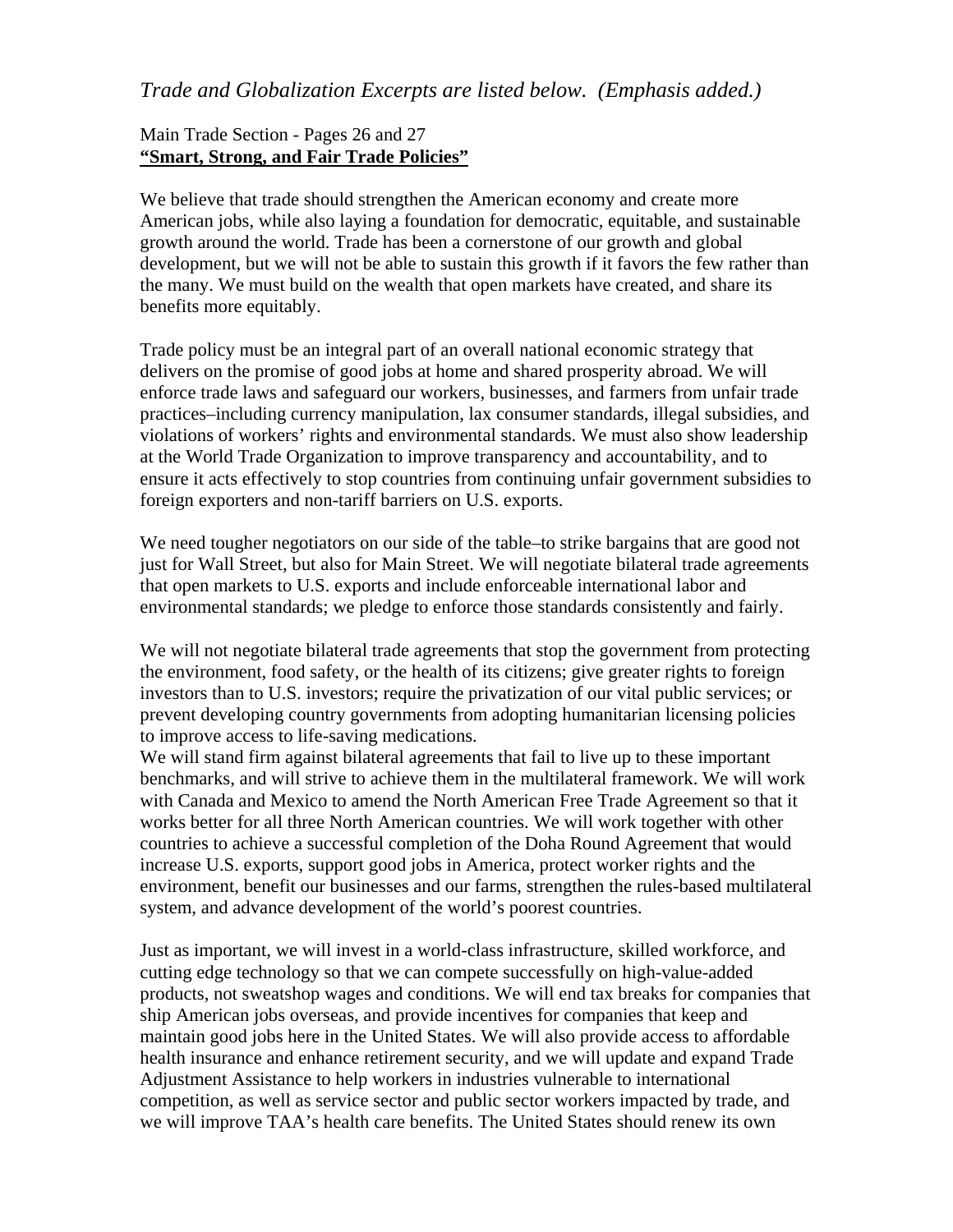commitment to respect for workers' fundamental human rights, and at the same time strengthen the ILO's ability to promote workers' rights abroad through technical assistance and capacity building.

## *Important Platform Excerpts on Trade, Job Outsourcing and Globalization*

Page 6

We will provide immediate relief to working people who have lost their jobs ...

Page 7

By early August, the economy had shed 463,000 jobs over seven straight months of job loss.

## Page 8

We are living through an age of fundamental economic transformation. Technology has changed the way we live and the way the world does business. . . . new challenges have emerged. Today, jobs and industries can move to any country with an Internet connection and willing workers.

Our current President pursued misguided policies, missed opportunities, and maintained a rigid, ideological adherence to discredited ideas. Our surplus is now a deficit, and almost a decade into this century, we still have no coherent national strategy to compete in a global economy. . . to the tens of millions of Americans without health insurance and the workers who have seen their jobs shipped overseas, too many Americans have been invisible to our current President and his party for too long.

Page 9

We will devote \$50 billion to jumpstarting the economy, helping economic growth, and preventing another one million jobs from being lost.

We support investments in infrastructure to replenish the highway trust fund, invest in road and bridge maintenance and fund new, fasttracked projects to repair schools. We believe that it is essential to take immediate steps to stem the loss of manufacturing jobs. Taking these immediate measures will provide good jobs and will help the economy today.

Today, Americans change jobs more frequently than ever and compete against workers around the world for pay and benefits.

Page 10

Sidebar: "In late 2006, the company sent my production job to Mexico and China and I was laid off. I could not afford COBRA premiums." – quoted at Listening to America National Hearing

Page 15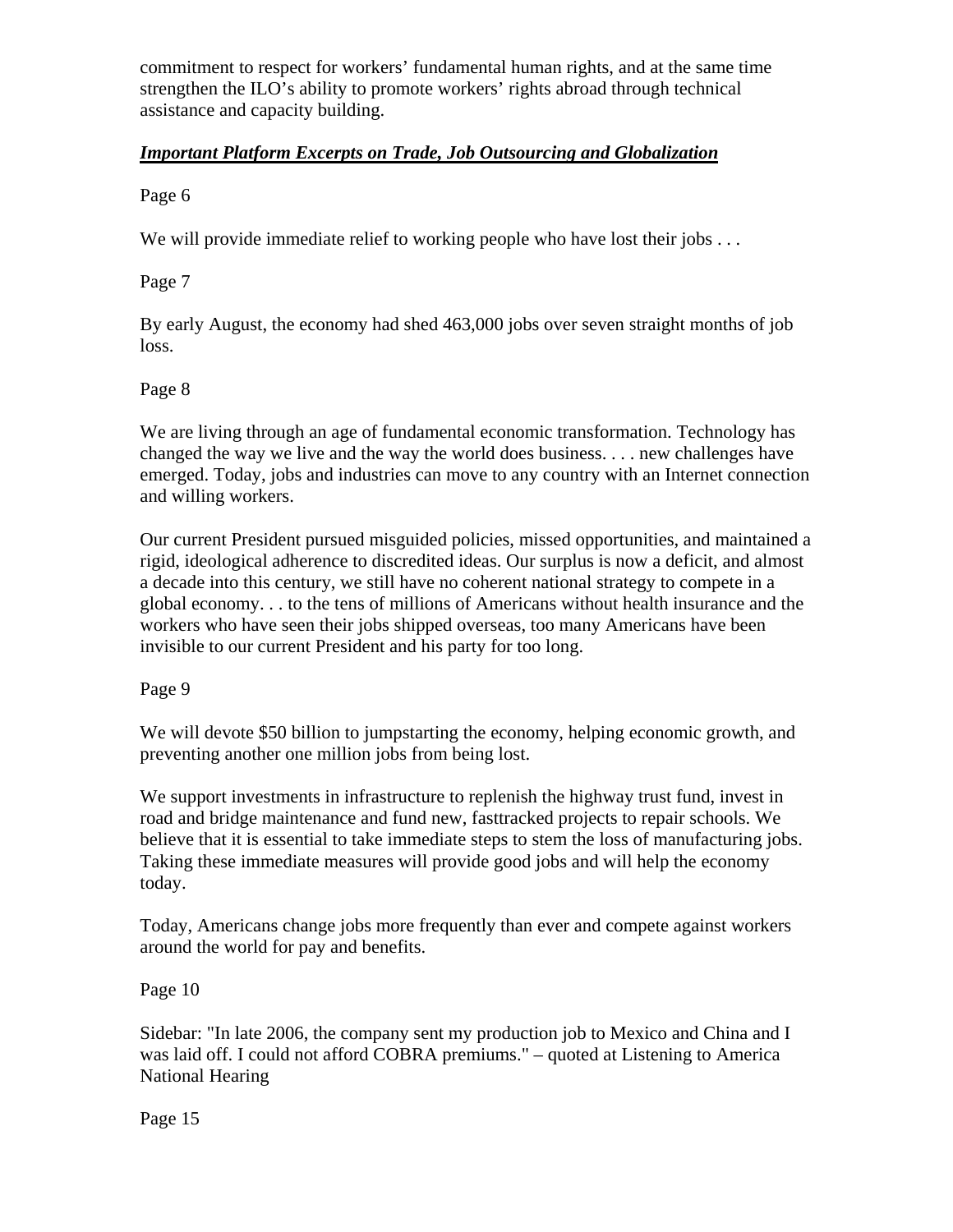Over the last few decades, fundamental changes in the way we work and live have trapped too many American families between an economy that's gone global and a government that's gone AWOL.

#### Page 16 Investing in American Competitiveness

At a critical moment of transition like this one, Americans understand that, more than anything else, success will depend on the dynamism, determination, and innovation of the American people. But success also depends on national leadership that can move this country forward with confidence and a common purpose. In platform hearings, Americans called on their government to "invest back" in them and their country.

#### Page 17

We know that the jobs of the 21st century will be created in developing new energy solutions. The question is whether these jobs will be created in America, or abroad. We should use government procurement policies to incentivize domestic production of clean and renewable energy. Already, we've seen countries like Germany, Spain and Brazil reap the benefits of economic growth from clean energy. But we are decades behind in confronting this challenge.

We hear that call and we Democrats commit to fast-track investment of billions of dollars over the next ten years to establish a green energy sector that will create up to five million jobs. Good jobs, like those in Pennsylvania where workers manufacture wind turbines, the ones in the factory in Nevada producing components for solar energy generation plants, or the jobs that will be created when plug-in hybrids start rolling off the assembly line in Michigan.

Page 18

## We will direct the **Federal Trade Commission and Department of Justice to vigorously investigate and prosecute** market manipulation in oil futures.

This plan will create good jobs that pay well and can't be outsourced. With these policies, we will protect our country from the national security threats created by reliance on foreign oil and global insecurity due to climate change.

## A World Class Education for Every Child

In the 21st century, where the most valuable skill is knowledge, countries that outeducate us today will out-compete us tomorrow. In the platform hearings, Americans made it clear that it is morally and economically unacceptable that our high-schoolers continue to score lower on math and science tests than most other students in the world and continue to drop-out at higher rates than their peers in other industrialized nations.

## Page 21 (example)

"Our plant is closing in a year and, we hear, going to Mexico. With one year left before I can retire, I could end up losing my pension. I'm two years away from my retirement, but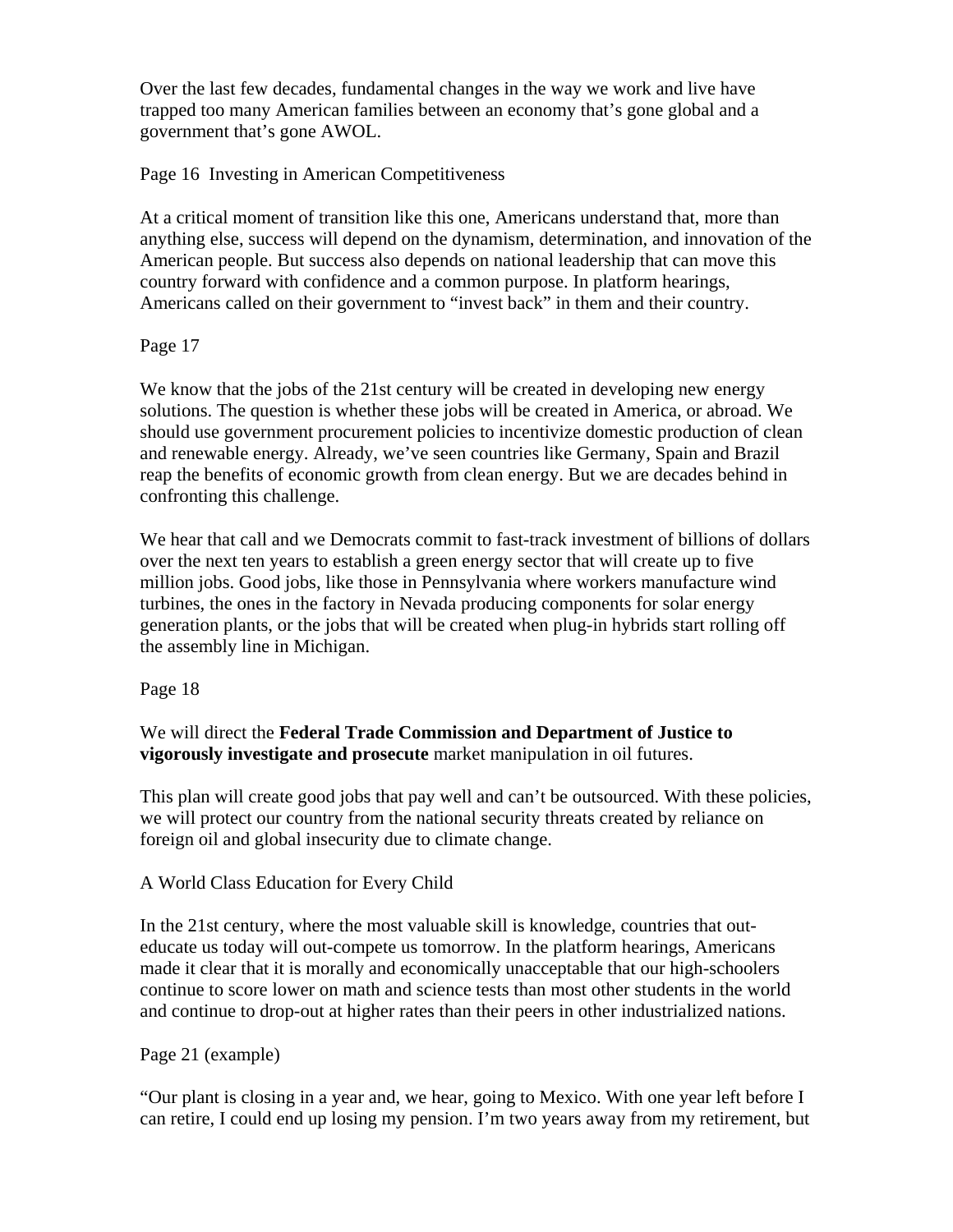I'm not going to quite make it. They tell me I can go to another factory, but I'd start out at lower pay and at the bottom of the rung. I feel like I'd be throwing everything away I've worked for over the last 24 years. The closest factory is three hours away. I've never really been interested in elections before. And honestly, the first time I ever voted was in the primary of this year. But everything seems more important to me this year. I've decided to get more involved. It's not the time to sit and watch the world go by. I know this year, with the economy, we've got to elect Senator Obama." –David Landrum, Bloomington, Indiana (Listening to America National Hearing)

Page 21

Invest in Manufacturing and Our Manufacturing Communities

We will invest in American jobs and finally **end the tax breaks that ship jobs overseas.** We will create an Advanced Manufacturing Fund to provide for our next generation of innovators and job creators; we will expand the Manufacturing Extension Partnerships and create new job training programs for clean technologies. We will bring together government, private industry, workers, and academia to turn around the manufacturing sector of the U.S. economy and provide assistance to automakers and parts companies to encourage retooling of facilities in this country to produce advanced technology vehicles and their key components. We will support efforts like the recently proposed Senate Appropriations measure that gives manufacturers access to low-interest loans to help convert factories to build more fuel-efficient vehicles. And we will invest in a clean energy economy to create up to five million new green-collar jobs. Our manufacturing communities need immediate relief. And we will help states and localities whose budgets are strained in times of need. **We will modernize and expand Trade Adjustment Assistance.** We will help workers build a safety net, with health care, retirement security, and a way to stay out of crippling debt. We will partner with community colleges and other higher education institutions, so that we're training workers to meet the demands of local industry, including environmentally-friendly technology.

## Page 22

Creating New Jobs by Rebuilding American Infrastructure

A century ago, Teddy Roosevelt called together leaders from business and government to develop a plan for the next century's infrastructure. It falls to us to do the same. Right now, we are spending less than at any time in recent history and far less than our international competitors on this critical component of our nation's strength. **We will start a National Infrastructure Reinvestment Bank that can leverage private investment in infrastructure improvements, and create nearly two million new good jobs.** We will undertake projects that maximize our safety and security and ability to compete, which we will fund as we bring the war in Iraq to a responsible close.

## A Connected America

In the 21st century, our world is more intertwined than at any time in human history. This new connectedness presents us with untold opportunities for innovation, but also new challenges. We will protect the Internet's traditional openness and ensure that it remains a dynamic platform for free speech, innovation, and creativity. We will implement a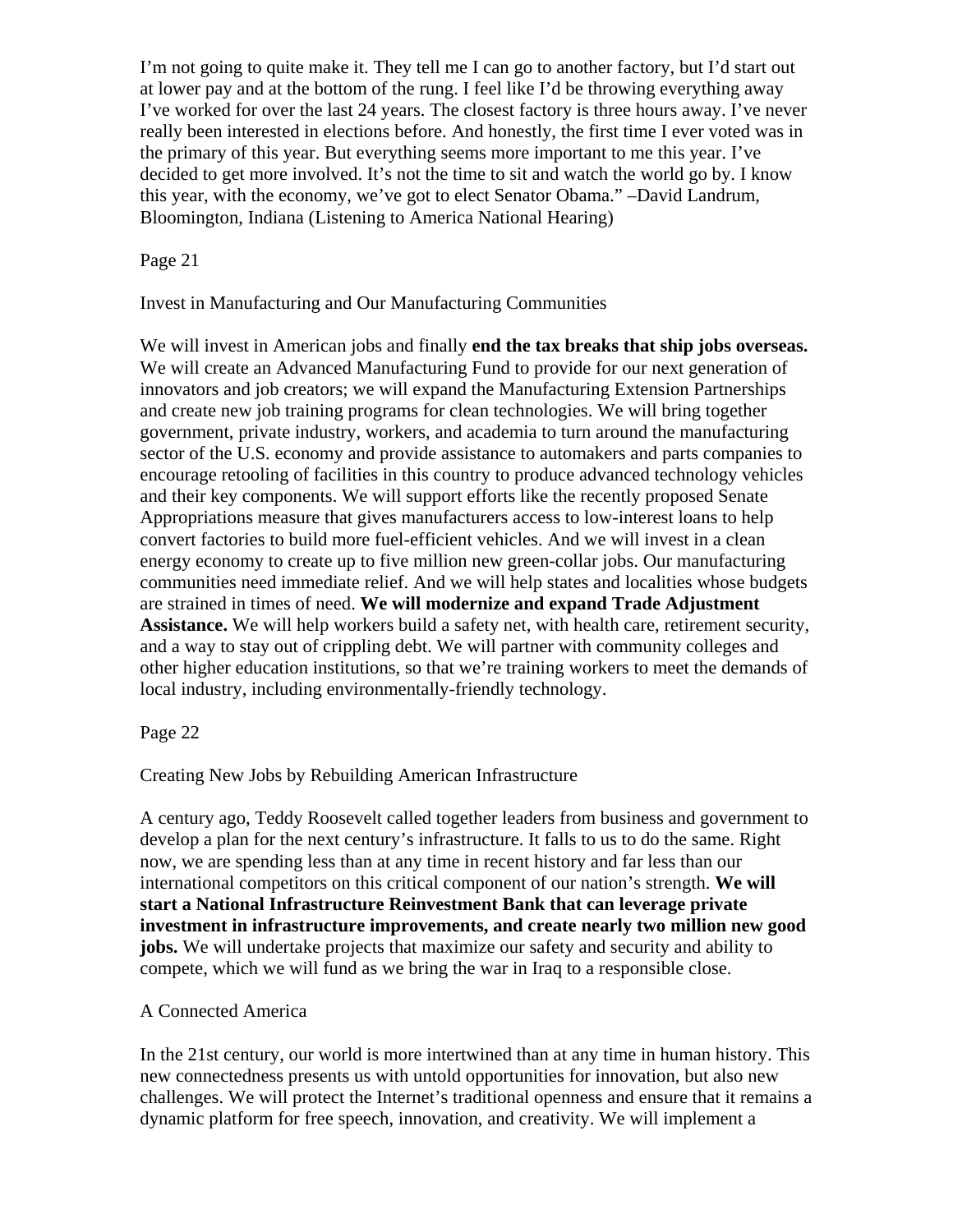national broadband strategy (especially in rural areas, and our reservations and territories) that enables every American household, school, library, and hospital to connect to a world-class communications infrastructure. We will rededicate our nation to ensuring that all Americans have access to broadband and the skills to use it effectively.

## Page 23

We, the American farmer, have the ability, the enthusiasm, the skills, the tools, and the fierce sense of patriotism to win the war on foreign oil and still provide the food and fiber in a safe manner for not only for this country, but for the rest of the world.

#### Page 24

We will shut down the corporate loopholes and tax havens and use the money so that we can provide an immediate middle-class tax cut that will offer relief to workers and their families.

Page 25 Reforming Financial Regulation and Corporate Governance

**We have let the special interests put their thumbs on the economic scales.** . . .we do believe that government has a role to play in advancing our common prosperity: by providing stable macroeconomic and financial conditions for sustained growth; by demanding transparency; and by ensuring fair competition in the marketplace. We will reform and modernize our regulatory structures and will work to promote a shift in the cultures of our financial institutions and our regulatory agencies. . . and to meet the challenges of increasing global competitiveness, America will lead innovation in corporate responsibility to create jobs and leverage our private sector entrepreneurial leadership to help build a better world.

Page 26

**We must guarantee that consumer products coming in from other countries are truly safe, and will call on the Federal Trade Commission to ensure vulnerable consumer populations, such as seniors, are addressed.** 

## Page 28

It is a strategy that contends with the many disparate forces shaping this century, including . . . uncertain supplies of energy, food, and water; the persistence of poverty and the growing gap between rich and poor; and extraordinary new technologies that send people, ideas, and money across the globe at ever faster speeds. Barack Obama will focus this strategy on seven goals . . .(vi) advancing democracy and development; and (vii) protecting our planet by achieving energy security and combating climate change.

## Page 36 (Support Africa's Democratic Development)

U.S. engagement with Africa should reflect its vital significance to the U.S. as well as its emerging role in the global economy. We recognize Africa's promise as a trade and investment partner and the importance of policies that can contribute to sustainable economic growth, job creation, and poverty alleviation.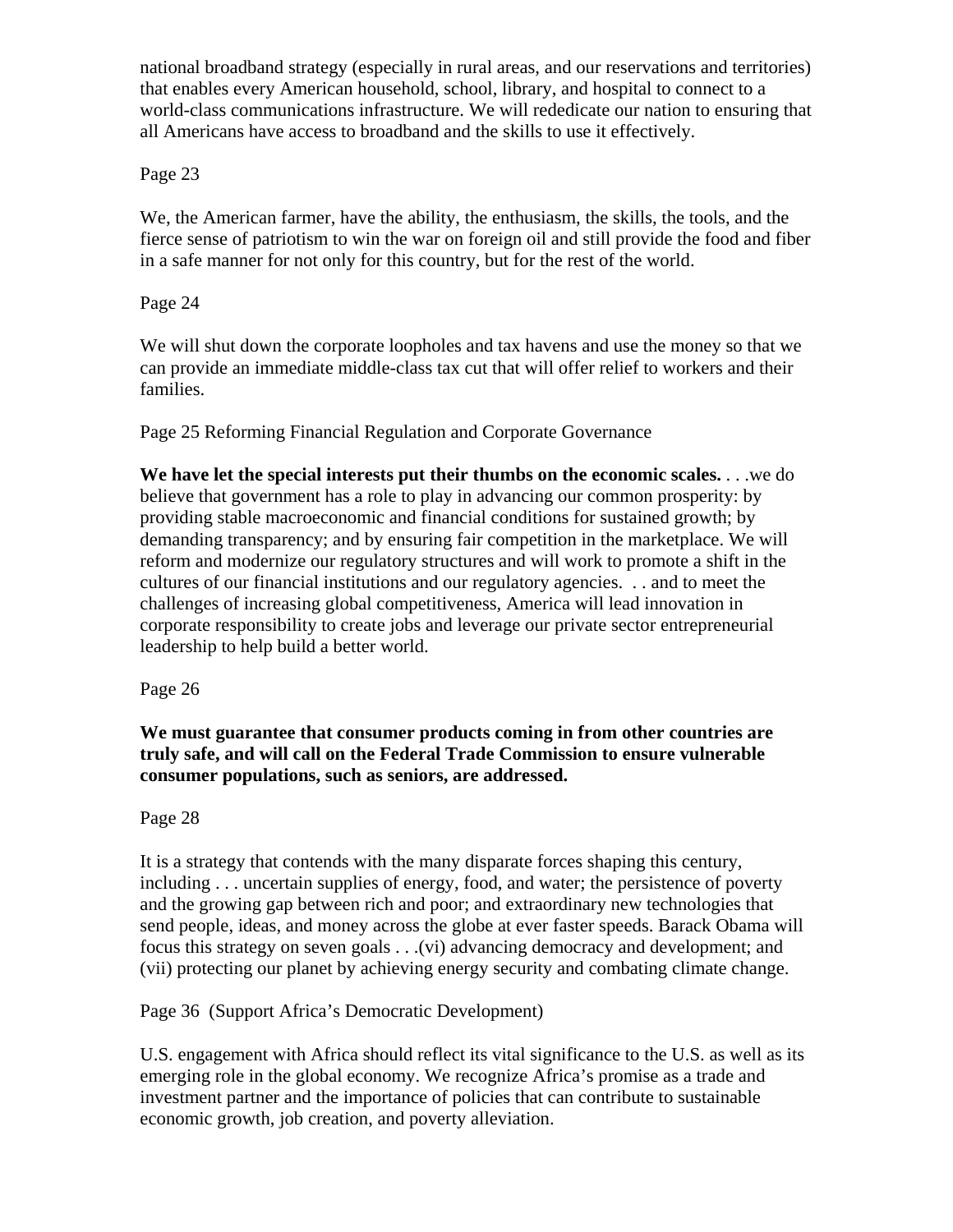#### Page 37

Many African countries have embraced democratization and economic liberalization. We will help strengthen Africa's democratic development and respect for human rights, while encouraging political and economic reforms that result in improved transparency and accountability. We will defend democracy and stand up for rule of law when it is under assault, such as in Zimbabwe.

#### Recommit to an Alliance of the Americas

We recognize that the security and prosperity of the United States is fundamentally tied to the future of the Americas. We believe that in the 21st century, the U.S. must treat Latin America and the Caribbean as full partners, just as our neighbors to the south should reject the bombast of authoritarian bullies. Our relationship with Canada, our long-time ally, should be strengthened and enhanced.

And we must build ties to the people of Cuba and help advance their liberty by allowing unlimited family visits and remittances to the island, while presenting the Cuban regime with a clear choice: **if it takes significant steps toward democracy, beginning with the unconditional release of all political prisoners, we will be prepared to take steps to begin normalizing relations.** 

#### Page 38 (China)

We must also forge a more effective framework in Asia that goes beyond bilateral agreements, occasional summits, and ad hoc diplomatic arrangements. We need an open and inclusive infrastructure with the countries in Asia that can promote stability, prosperity, and human rights, and help confront transnational threats, from terrorist cells in the Philippines to avian flu in Indonesia. We will encourage China to play a responsible role as a growing power–to help lead in addressing the common problems of the 21st century. We are committed to a "One China" policy and the Taiwan Relations Act, and will continue to support a peaceful resolution of cross-Straits issues that is consistent with the wishes and best interests of the people of Taiwan. It's time to engage China on common interests like climate change, trade, and energy, even as we continue to **encourage its shift to a more open society and a market-based economy, and promote greater respect for human rights, including freedom of speech, press, assembly, religion, uncensored use of the internet, and Chinese workers' right to freedom of association,** as well as the rights of Tibetans.

#### Page 39 Deepen Ties with Emerging Powers

We also will pursue effective collaboration on pressing global issues among all the major powers–including such newly emerging ones as China, India, Russia, Brazil, Nigeria, and South Africa. With India, we will build on the close partnership developed over the past decade. As two of the world's great, multi-ethnic democracies, the U.S. and India are natural strategic allies, and we must work together to advance our common interests and to combat the common threats of the 21st century. **We believe it is in the United States' interest that all of these emerging powers and others assume a greater stake in**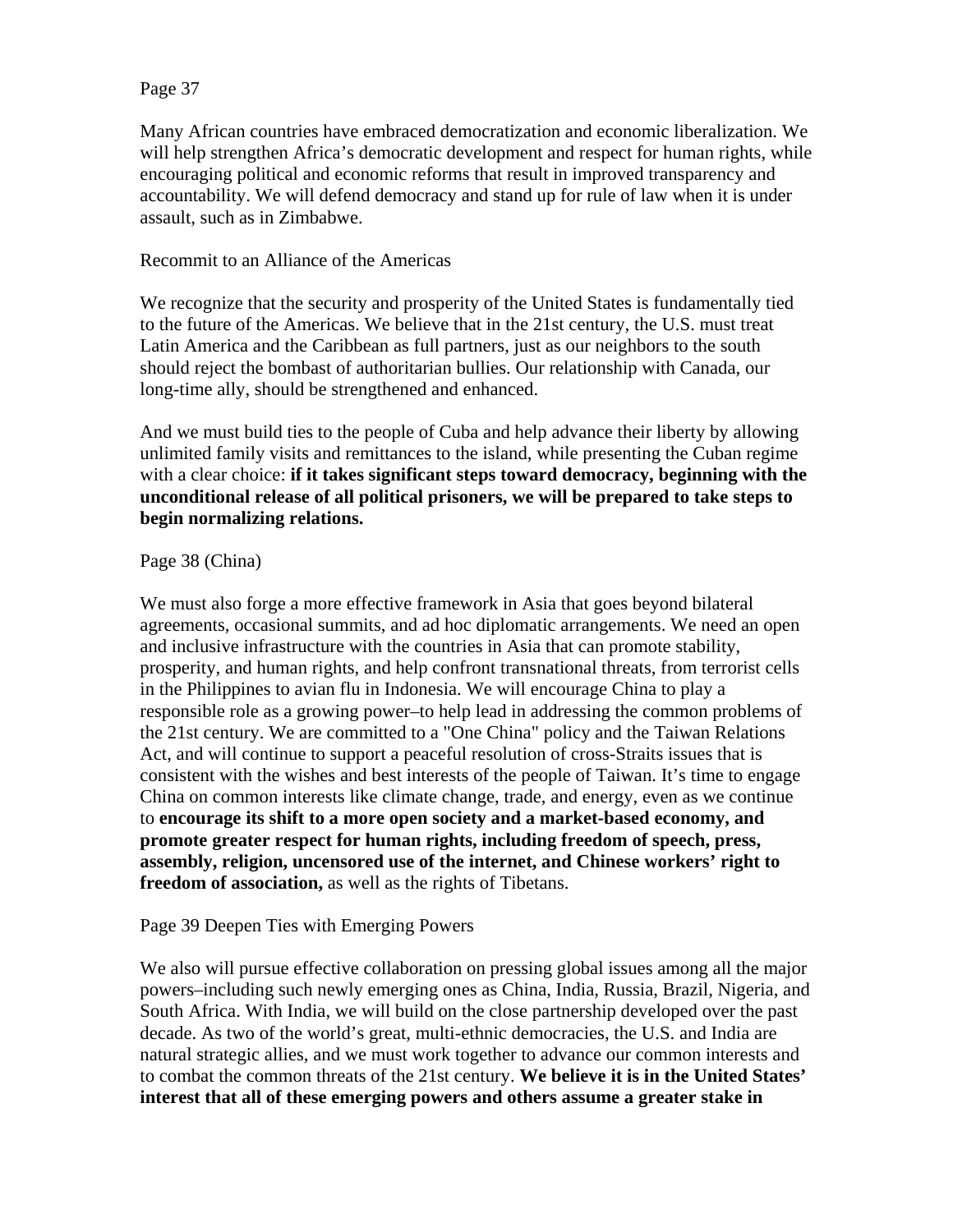#### **promoting international peace and respect for human rights, including through their more constructive participation in key global institutions.**

#### Revitalize Global Institutions

To enhance global cooperation on issues from weapons proliferation to climate change, we need stronger international institutions. . . .We **support reforming key global institutions —such as the U.N. Security Council and the G-8—so they will be more reflective of 21st century realities.**

Page 39-40

Advancing Democracy, Development, and Respect for Human Rights

No country in the world has benefited more from the worldwide expansion of democracy than the United States. Democracies are our best trading partners, our most valuable allies, and the nations with which we share our deepest values. The United States must join with our democratic partners around the world to meet common security challenges and uphold our shared values whenever they are threatened by autocratic practices, coups, human rights abuses, or genocide.

## Build Democratic Institutions

The Democratic Party reaffirms its longstanding commitment to support democratic institutions and practices worldwide. A more democratic world is a more peaceful and prosperous place. Yet democracy cannot be imposed by force from the outside; it must be nurtured with moderates on the inside by building democratic institutions. The United States must be a relentless advocate for democracy and put forward a vision of democracy that goes beyond the ballot box. We will **increase our support for strong legislatures, independent judiciaries, free press, vibrant civil society, honest police forces, religious freedom, equality for women and minorities, and the rule of law.** In new democracies, we will support the development of civil society and representative institutions that can protect fundamental human rights and improve the quality of life for all citizens, including independent and democratic unions. In non-democratic countries, we pledge to work with international partners to assist the efforts of those struggling to promote peaceful political reforms. Ongoing funding to the National Endowment for Democracy and other U.S. government-funded democracy programs reflects American values and serves our interests.

It is time to make the U.N. Millennium Development Goals, which aim to cut extreme poverty in half by 2015, America's goals as well. We need to invest in building capable, democratic states that can establish healthy and educated communities, develop markets, and generate wealth.

Page 40-41

**But if America is going to help others build more just and secure societies, our trade deals, debt relief, and foreign aid must not come as blank checks.** We will recognize the fragility of small nations in the Caribbean, the Americas, Africa, and Asia and work with them to successfully transition to a new global economy. **We will couple our**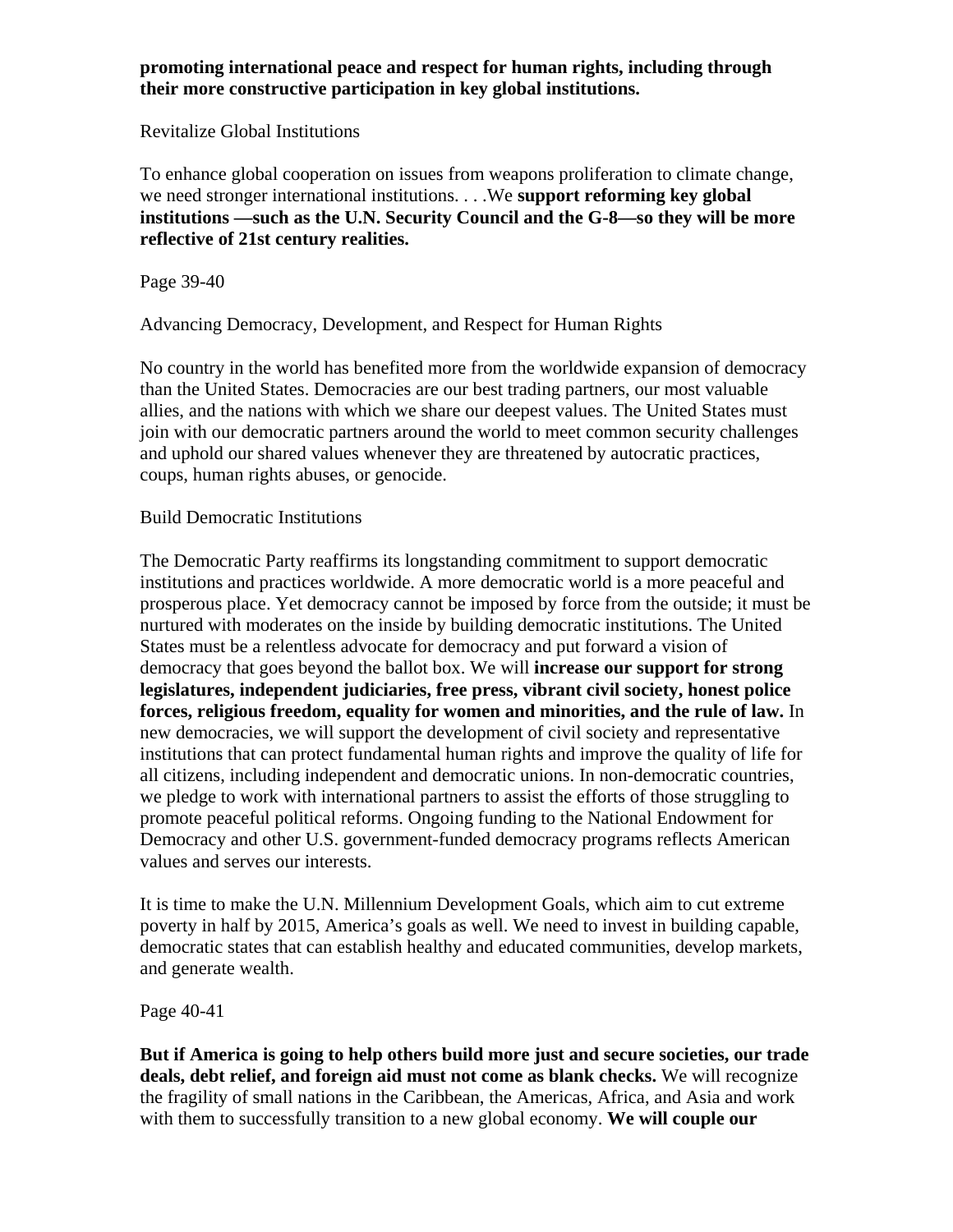**support with an insistent call for reform, to combat the corruption that rots societies and governments from within.** As part of this new funding, we will create a \$2 billion Global Education Fund that will bring the world together in eliminating the global education deficit with the goal of supporting a free, quality, basic education for every child in the world. Education increases incomes, reduces poverty, strengthens communities, prevents the spread of disease, improves child and maternal health, and empowers women and girls. We cannot hope to shape a world where opportunity outweighs danger unless we ensure that every child everywhere is taught to build and not to destroy.

We will modernize our foreign assistance policies, tools, and operations in an elevated, empowered, consolidated, and streamlined U.S. development agency. Development and diplomacy will be reinforced as key pillars of U.S. foreign policy, and our civilian agencies will be staffed, resourced, and equipped to address effectively new global challenges.

Page 42 Human Trafficking

We will address human trafficking—both labor and sex trafficking–through strong legislation and enforcement to ensure that trafficking victims are protected and traffickers are brought to justice. We will also address the root causes of human trafficking, including poverty, discrimination, and gender inequality, as well as the demand for prostitution.

Page 43 (Climate Control)

We need a global response to climate change that includes binding and enforceable commitments to reducing emissions, especially for those that pollute the most: the United States, China, India, the European Union, and Russia.

Page 45 (Immigration)

We must work together to pass immigration reform in a way that unites this country, not in a way that divides us by playing on our worst instincts and fears.

The American people are a welcoming and generous people, but those who enter our country's borders illegally, and those who employ them, disrespect the rule of the law.

We also need to do more to promote economic development in migrant-sending nations, to reduce incentives to come to the United States illegally.

Page 53-54 (No mention of fast Track) Open, Accountable, and Ethical Government

We will lift the veil of secret deals in Washington by publishing searchable, online information about federal grants, contracts, earmarks, loans, and lobbyist contacts with government officials.

We will not privatize public services for the sake of privatizing. We will use carefully crafted guidelines when determining whether to contract out any government service and whether a function is "inherently governmental." We will provide improved